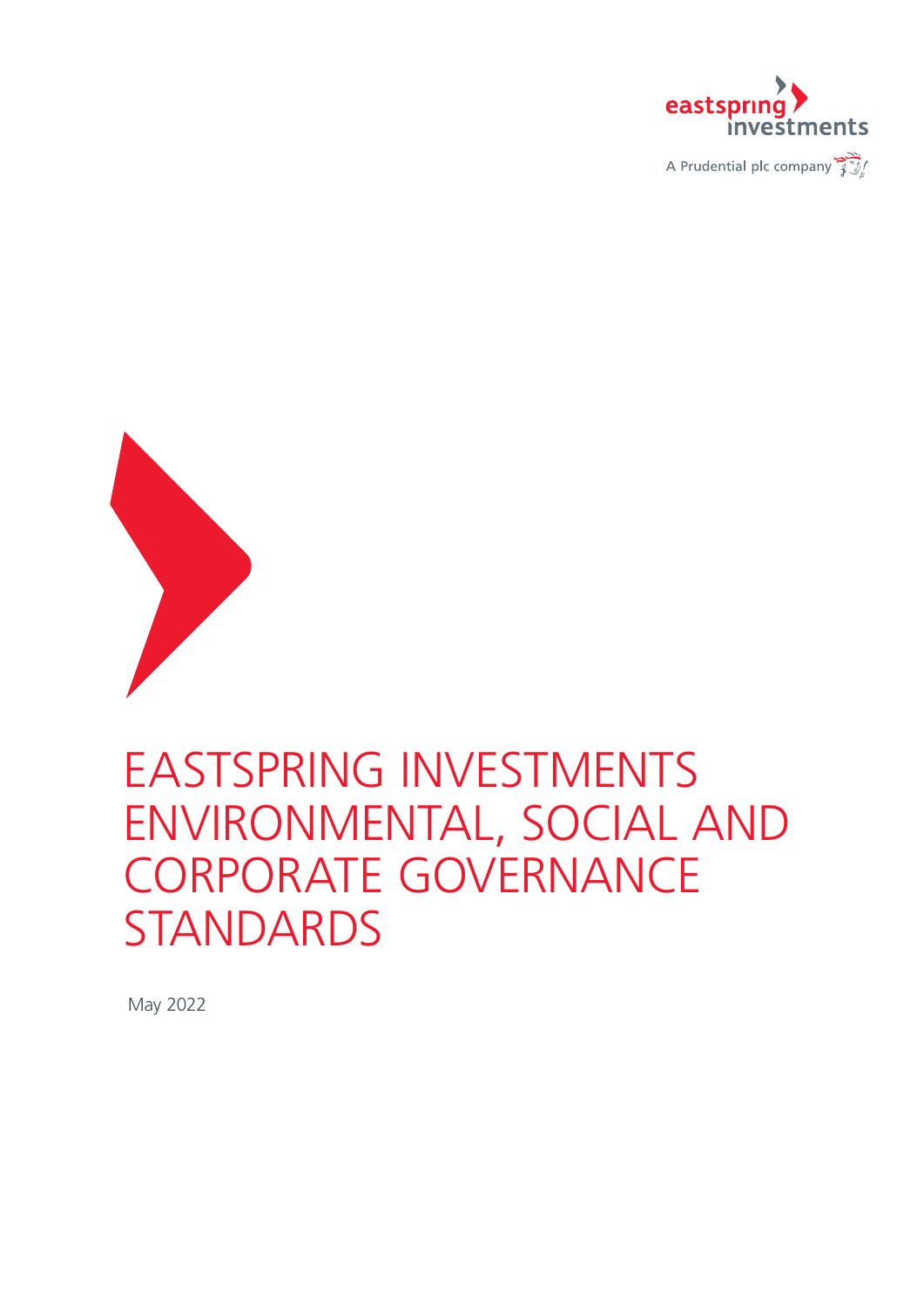

# INTRODUCTION

We believe that the quality of corporate governance practices, and how companies manage the environmental and social aspects of their operations, can be material to delivering superior longer term shareholder value.

We apply a holistic approach by incorporating material risks, including ESG issues, as part of our investment decision making processes.

Standards inform each investment team response via specific policy development. Investment teams have developed, or are in the process of developing Policies, that formalise their specific approach to ESG issues, and are explicitly integrated into investment processes.

In acknowledging the importance of ESG issues and given they may not have been a central focus in financial markets historically, we are committed to making the assessment of ESG factors explicit for the benefit of our investment processes. This is an ongoing and long term process of improving our approach to integrating ESG into our investment processes, which we expect will evolve over time.

By taking ESG issues into account, we can meet our clients' financial expectations, serve their other long term interests, and meet the expectations of society.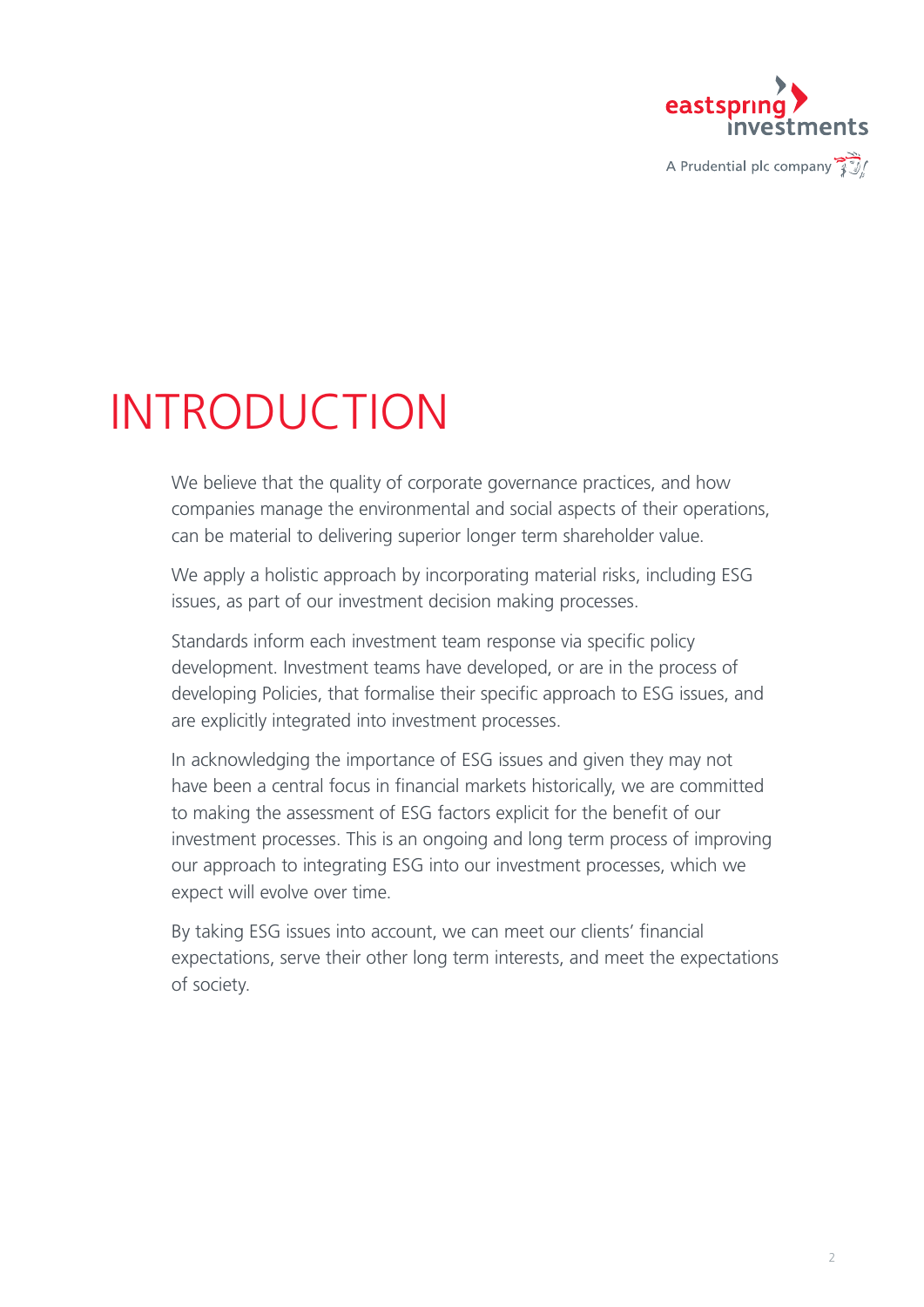### **RESPONSIBLE** INVESTMENT

**------------**

At Eastspring Investments, responsible investing principles drive our asset management practice. Responsible investment includes the explicit incorporation of relevant ESG issues into every aspect of our activities as an investor – both before we make investment decisions and during the time we hold an investment. We seek to identify and take account of these issues into our investment decision-making processes and in the way we conduct stewardship activities.

In our role as a steward of clients' assets we maintain a dialogue with the entities in which we invest, where this is feasible. In this dialogue, we address relevant ESG issues, to ensure they are understood and managed appropriately. The goal of our proxy voting policy and decisions is to protect our clients' interests and to reflect our belief that sustainability and ESG issues can be material to us as an investor and significant for society as a whole. Our engagement includes encouraging companies to disclose relevant ESG information to investors and other stakeholders.

#### **ENGAGEMENT**

**------------**

**------------**

Engagement is core to our Stewardship responsibilities. We aim to encourage business and management practices that support sustainable financial performance through constructive engagement based on our in-depth knowledge of the companies and their business environment.

Where appropriate, we will play an active role in seeking to effect changes to maximise shareholder value. We are active members of collaborative organisations. From time to time, we may participate in collaborative engagement initiatives where we believe it to be in our client's best interests to do so.

### ESG INTEGRATION

Each of our investment teams has its own approach to integrating ESG matters, which is dependent on the characteristics of each asset class and each investment strategy. Accordingly, investment teams have developed, or are in the process of developing, Environmental, Social, and Corporate Governance Policies, that formalise their specific approach to ESG issues, and are explicitly integrated into investment processes.

All investment professionals are responsible for incorporating all factors deemed to impact the investment decision making process. As part of this, investment teams are responsible for the integration of ESG issues into the investment process, rather than outsourcing this responsibility to dedicated ESG or stewardship specialists.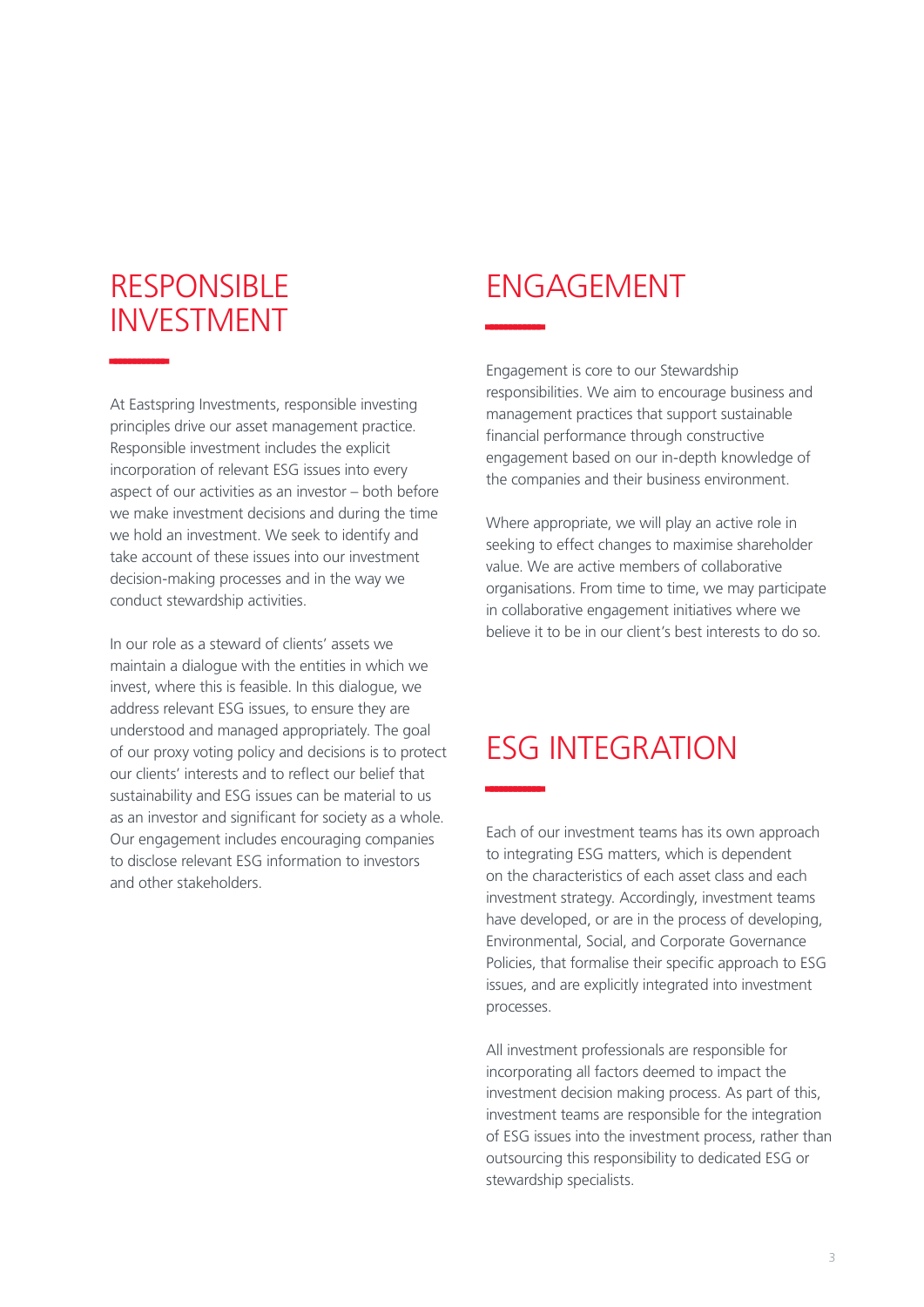#### INTERNATIONAL STANDARDS OF BUSINESS CONDUCT

**------------**

**------------**

**------------**

As a responsible company, Eastspring Investments expects the entities in which we invest to operate according to internationally recognised standards of business conduct, which includes ESG issues.

# CLIMATE CHANGE

Climate change is a sustainability challenge facing us all. For investors, climate change and the need for a rapid transition to a low-carbon economy present significant financial risks as well as investment opportunities. Accordingly, we seek to consider material risks in our decision making processes – including current and potential regulatory changes, physical impacts, and technology developments relating to climate change.

#### MARKET WIDE ENGAGEMENT

As an active and responsible market participant, we seek to encourage and influence market-wide standards and regulation in ways that promote high standards of practice on ESG issues by entities in which we invest.

# COLLABORATION

**------------**

**------------**

**------------**

We believe that collaboration among investors is an effective way to address ESG issues and maximise investor influence. It helps to ensure consistency in the messages that companies, regulators, and others receive from investors. We therefore take part in relevant collaborative initiatives and lead such activities where appropriate.

#### PRINCIPI FS FOR RESPONSIBLE INVESTMENT (PRI)

To demonstrate our commitment to responsible investment, Eastspring Investments is a signatory to the PRI. We encourage participants in the investment industry with which we interact to accept and implement the Principles.

#### TRANSPARENCY AND REPORTING

We strive for transparency to clients and other interested stakeholders in our implementation of this policy. In addition to our annual reporting to the PRI, we will publish an annual responsible investment report and other updates.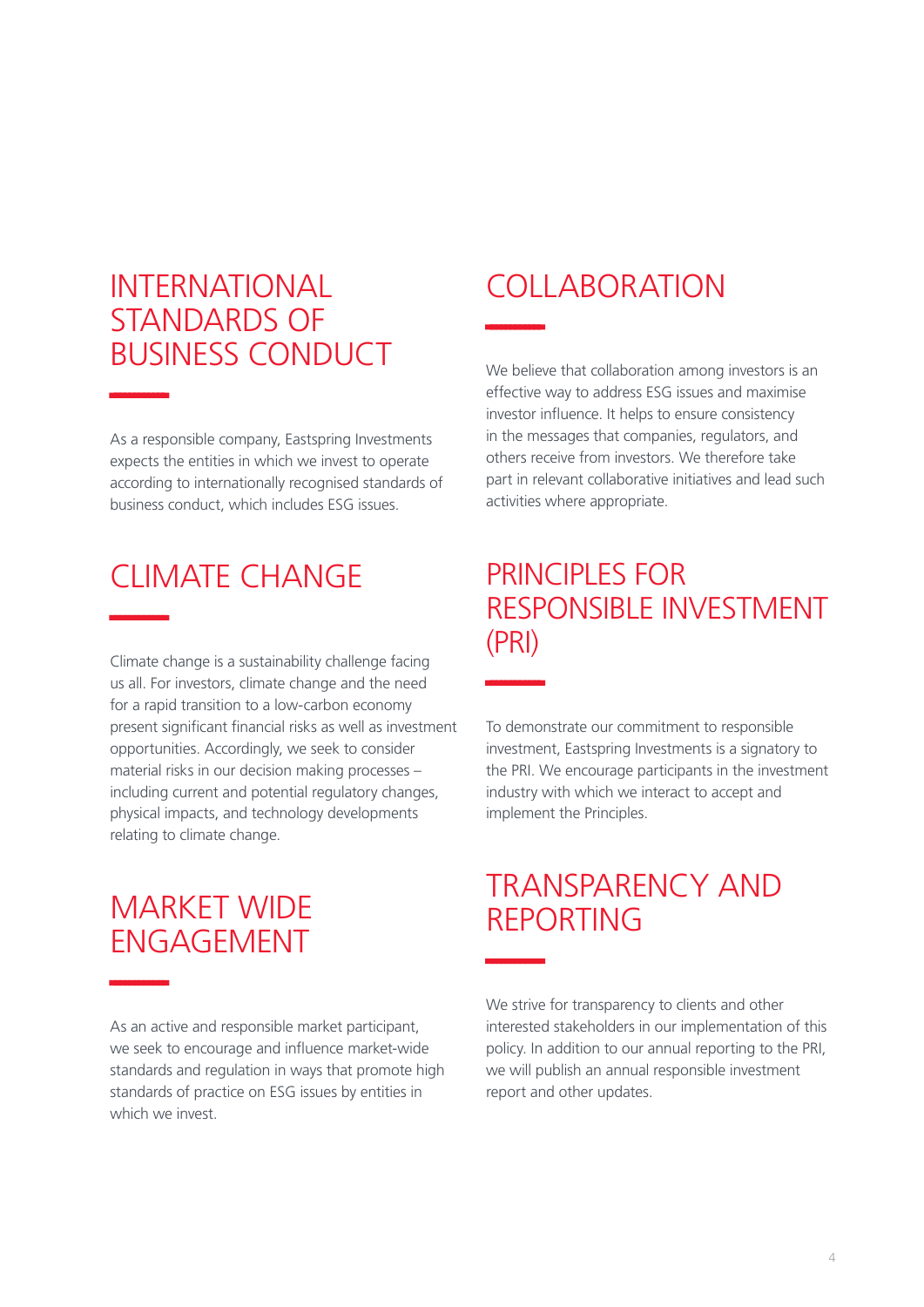#### RESPONSIBLE INVESTMENT FRAMEWORK AND GOVERNANCE **STRUCTURE**

At Eastspring, we have wide-ranging investment expertise and diverse investment approaches – and so work under the premise that there is not a single, universal approach to Responsible Investment.

**------------**

All investment teams are informed by our Responsible Investment Standards, including ESG, Stewardship, Proxy Voting, and Best Execution. Each asset class and investment strategy has its own unique characteristics, and investment teams are empowered to own their approach to ESG integration and engagement. All investment professionals are responsible for incorporating all factors deemed to impact the investment decision making process. Portfolio characteristics, including ESG characteristics, are monitored using an online desktop tool.

Supporting each of these approaches is an overarching Responsible Investment Framework and Governance Structure, which informs our Responsible Investment Standards and associated policies.

The Eastspring Executive Management Committee (EMC) drives and oversees the day-to-day operation of the firm globally. Eastspring Investments Sustainability Steering Committee, chaired by the Chief Executive Officer, Eastspring Investments Group, is designated responsibility by the Board of Directors of Eastspring Investments (Singapore) Group Pte Limited to oversee Sustainability and Responsible Investment activities. It oversees four Sustainability workstreams, comprising of cross-functional

representation across our business, that collaborate to build capacity, make progress in priority areas, and facilitate ongoing continuous improvement towards our own Sustainability ambitions.

The Eastspring Responsible Investment Working Group (ERIWG) comprises of representatives across Eastspring Investments Local Business Units (LBUs). It assists in implementing our Responsible Investment Framework. In turn, locally-represented Responsible Investment Committees are formed, as needed, to discuss practical and operational issues encountered in the application of the investment teams' policies.

We are committed to an ongoing and long term process of improving our approach to integrating ESG into our investment processes. Our policies will evolve over time to reflect changes in business practices, structures, technology, and the law.

#### ALIGNMENT WITH **REGULATORY** REQUIREMENTS IN JURISDICTIONS THAT WE **OPERATE ------------**

Eastspring monitors for and actively participates in the ongoing regulatory developments in the jurisdictions we operate. Eastspring has governance structures and frameworks in place that interprets regulatory requirements and informs our operational response to sustainability in our businesses. (See Appendix 1 for our response to regulatory guidelines for Singapore).